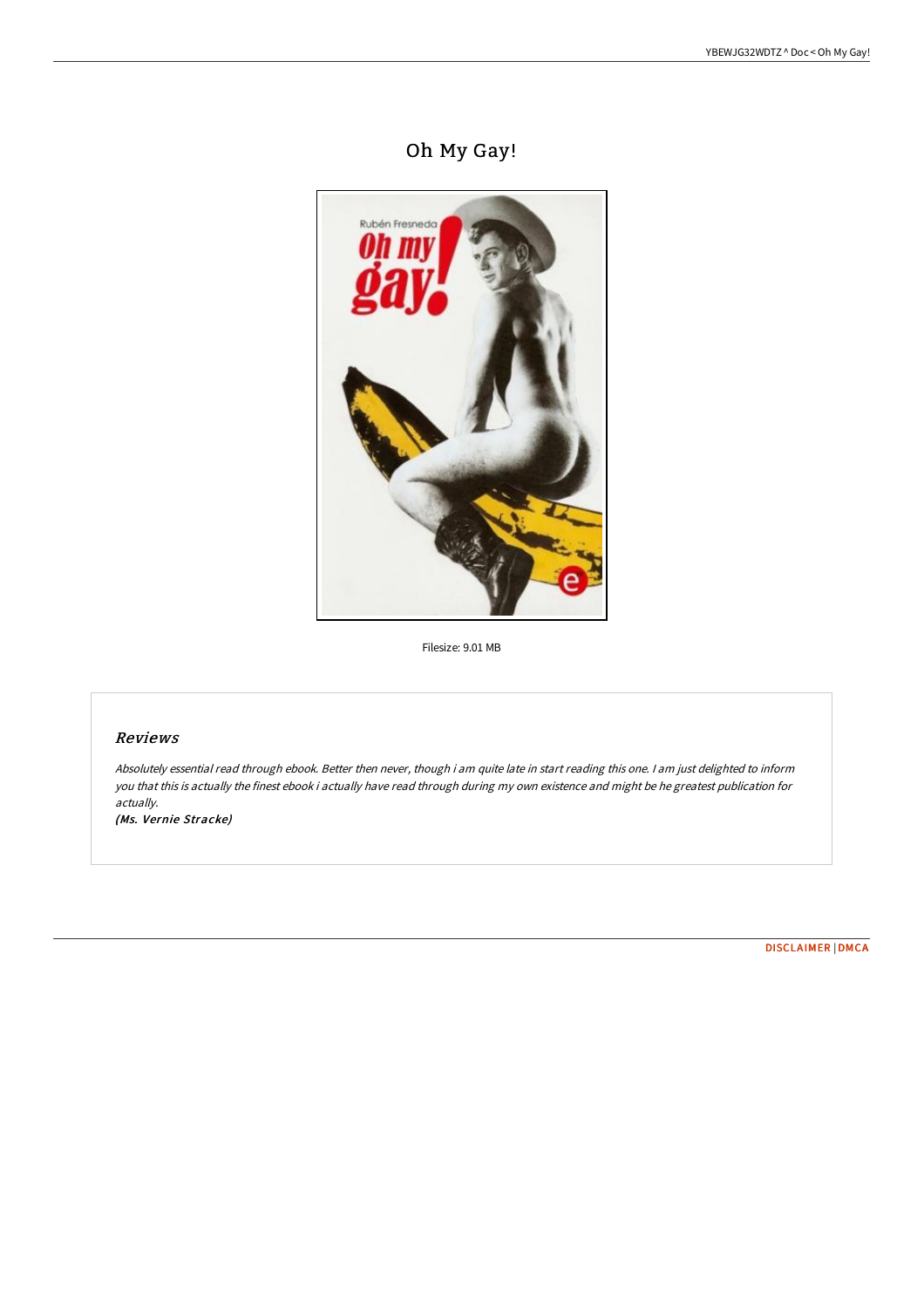## OH MY GAY!



**DOWNLOAD PDF** 

Createspace, United States, 2015. Paperback. Book Condition: New. 229 x 152 mm. Language: Spanish . Brand New Book \*\*\*\*\* Print on Demand \*\*\*\*\*.En algun momento en la vida de un artista se crea una inquietud exhibicionista, la cual necesita manifestarse imperiosamente sobre un papel, lienzo o bloque de piedra. Mostrar el desnudo, lo erotico o el mismo coito suelen ser los artifices de este impetu exhibicionista. Romper con lo establecido, sorprender, escandalizar. Solo tienen que recordar alguna de las fotografias de Robert Mapplethorpe. Tal es asi, que las mentes mas obtusas tienden ha echarse las manos a la cabeza diciendo: Oh, Dios mio! (Oh my god!). Iniciado bajo el nombre de Simbolismos falicos en 2011 con una exposicion, y ahora bajo Oh my gay!, Ruben Fresneda retoma sus inquietudes en lo que respecta a las manifestaciones homoeroticas. Siempre desde un punto de vista reivindicativo. Para este proyecto, el artista ha necesitado de un conglomerado de imagenes donde recoge algunos de los cuadros mas famosos de la historia del arte hasta imagenes extraidas del porno. Tienen Las tres gracias de Rubens connotaciones lesbicas?, Es una obra masturbatoria de la epoca?, Hubo un senorito de compania en la calle Avinon?, Por que se utiliza el sexo para vender productos? En un mundo industrializado, todo se acaba convirtiendo en un producto, pensado para venderlo. El Pop Art asi nos lo demuestra. El bote de sopa Campbell s, el detergente Brillo, la botella de Coca-Cola. Productos habituales, fabricados en serie, impersonales, industriales. Pero, Como se venden esos productos? Todos esos elementos industriales necesitan del artifice de la pu-blicidad para dotarlos de un contenido que no tienen. Acaso el desodorante, un producto destinado para la higiene diaria necesita ser vinculado con atraer al sexo opuesto? Asi pues el Pop Art resulta uno de los pilares...

⊕ Read Oh My Gay! [Online](http://albedo.media/oh-my-gay-paperback.html) B [Download](http://albedo.media/oh-my-gay-paperback.html) PDF Oh My Gay!